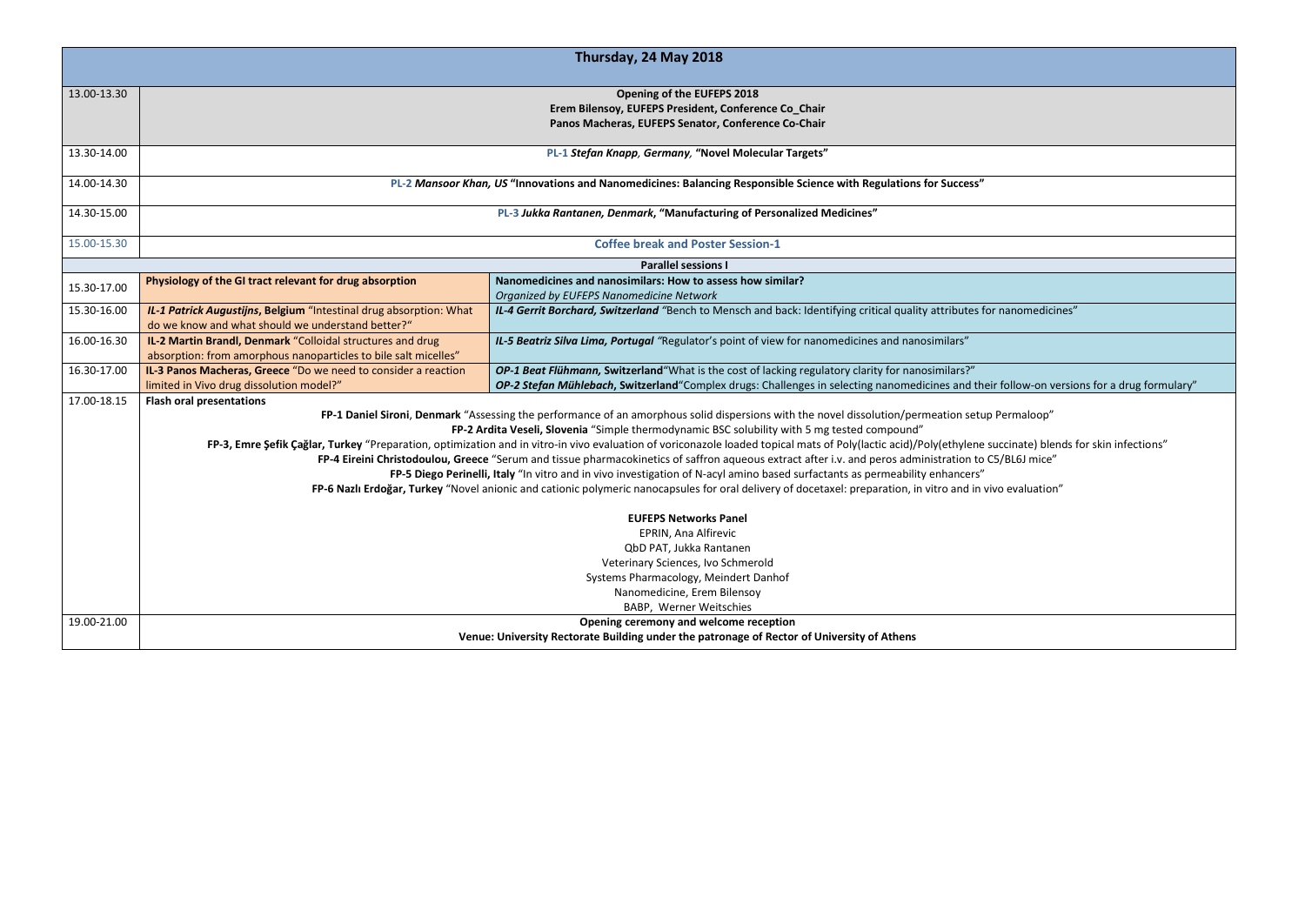|               |                                                                                                                                                                                                                                                                                                                                                                                                                            | <b>Friday, 25 May 2017</b>                                                                                                                                                                                                                                     |
|---------------|----------------------------------------------------------------------------------------------------------------------------------------------------------------------------------------------------------------------------------------------------------------------------------------------------------------------------------------------------------------------------------------------------------------------------|----------------------------------------------------------------------------------------------------------------------------------------------------------------------------------------------------------------------------------------------------------------|
| 09.00-09.30   |                                                                                                                                                                                                                                                                                                                                                                                                                            | PL-4 Leslie Benet, US "Calculating extraction ratios and predicting IVIVE: The unrecognized assumptions"                                                                                                                                                       |
| 09.30-10.00   |                                                                                                                                                                                                                                                                                                                                                                                                                            | PL-5 The Douwe Breimer Lecture, Per Artursson, Sweden<br>"Intracellular drug bioavailability: a new predictor of transport and metabolism dependent drug disposition and intracellular target engagement."                                                     |
| 10.00-10.30   |                                                                                                                                                                                                                                                                                                                                                                                                                            | <b>Coffee break and Poster Session-2</b>                                                                                                                                                                                                                       |
|               |                                                                                                                                                                                                                                                                                                                                                                                                                            | <b>Parallel sessions II</b>                                                                                                                                                                                                                                    |
|               | Performance of dosage forms in the body and impact on drug absorption                                                                                                                                                                                                                                                                                                                                                      | Nanomedicines: Challenges on the road<br>Organized by EUFEPS Nanomedicine Network                                                                                                                                                                              |
| 10.30-11.00   | IL-6 Werner Weitschies, Germany "GI physiology vs. formulation technology: who is in the driving<br>seat?"                                                                                                                                                                                                                                                                                                                 | IL-8 Richard Harvey, Germany "Antimicrobial nanomedicines for pulmonary delive                                                                                                                                                                                 |
| 11.00-11.30   | IL-7 Konstantina Soulele, Greece "Population pharmacokinetics in inhaled drugs"                                                                                                                                                                                                                                                                                                                                            | IL-9 Maria Blanco Prieto, Spain "Nanomedicines in paediatric cancer"                                                                                                                                                                                           |
| 11.30-12.00   | OP-3, Nasir Idkaidek, Jordan The use of saliva instead of plasma as a surrogate for drug<br>bioavailability and bioequivalence studies in humans"<br>OP-4, Hristos Glavinas, Hungary Improved bioavailability of a novel abiroterone acetate<br>formulation is driven by immediate transfer of the drug from amorphous nanoparticles to bile<br>micelles followed by its rapid conversion to abiroterone in the intestine" | OP-5, Bruno Sarmento, Portugal "Engineered albumin variants are promising surfa<br>the intestinal barrier for insulin-loaded nanoparticles"<br>OP-6, Sila Gülbağ, Turkey, "Top down production of cyclosporine A nanosuspensic<br>design and characterization" |
| 12.00-13.30   |                                                                                                                                                                                                                                                                                                                                                                                                                            | <b>Lunch break</b>                                                                                                                                                                                                                                             |
|               |                                                                                                                                                                                                                                                                                                                                                                                                                            | <b>Parallel sessions III</b>                                                                                                                                                                                                                                   |
|               | Drug absorption, dissolution and in-silico modelling - towards prediction paradise?                                                                                                                                                                                                                                                                                                                                        | <b>Manufacturing of future medicines</b>                                                                                                                                                                                                                       |
| 13.30-14.00   | IL-10 Maria Vertzoni, Greece "Advances in biorelevant oral drug product performance testing"                                                                                                                                                                                                                                                                                                                               | IL-13 Karl-Heinz Seyfang, Germany"Dosing and process control technologies to co<br>inhalers"                                                                                                                                                                   |
| 14.00-14.30   | IL-11 Christos Reppas, Greece "Drug absorption from the lower intestine? "                                                                                                                                                                                                                                                                                                                                                 | IL-14 Umay Şaplakoğlu, US "Continuous manufacturing of biotech drugs"                                                                                                                                                                                          |
| 14.30-15.00   | IL-12 Hartmut Derendorf, US "Modeling and simulation to streamline dose optimization on earth<br>and in space"                                                                                                                                                                                                                                                                                                             | IL-15 Sarah Barthold, Germany "Drug delivery in the pediatric and geriatric patien<br>multiparticulates"                                                                                                                                                       |
| 15.00-15.30   |                                                                                                                                                                                                                                                                                                                                                                                                                            | <b>Coffee break and Poster Session-3</b>                                                                                                                                                                                                                       |
|               |                                                                                                                                                                                                                                                                                                                                                                                                                            | <b>Parallel sessions IV</b>                                                                                                                                                                                                                                    |
|               | Information on drug absorption in regulatory processes: nice-to-know vs. need-to-know                                                                                                                                                                                                                                                                                                                                      | Nanomedicines: from lab to market                                                                                                                                                                                                                              |
|               |                                                                                                                                                                                                                                                                                                                                                                                                                            | Organized by EUFEPS Nanomedicine Network                                                                                                                                                                                                                       |
| 15.30 - 16.00 | IL-16 Annette Bauer-Brandl, Denmark "In Vitro performance ranking of bioavailability-enhancing<br>oral formulations: Recent advances"                                                                                                                                                                                                                                                                                      | IL-17 Caroline Lemarchand, France "CMC experience in clinical development of na                                                                                                                                                                                |
| 16.00-16.30   | OP-7 Korbinian Löbman, Denmark "In situ amorphization using microwaves. A Potential way to<br>amorphize drug within the final dosage form"<br>OP-8 Gaia Colombo, Italy "Brain and plasma pharmacokinetics of flurbiprofen after nasal powder<br>administration"                                                                                                                                                            | IL-18 Rana Sanyal, Turkey "From Synthesis toward Clinical: An experience in Nano                                                                                                                                                                               |
| 16.30-17.00   | OP-9 Matej Novak, Czechia "Development of FDM 3D printing as a formulation method for drugs<br>with low bioavailability"<br>OP-10 Sven Stegemann, Austria, "Medicine development for the older and clinically complex<br>patients-closing the gaps to patient centric product design                                                                                                                                       | OP-16 Gamze Varan, Turkey "Evaluation of the apoptotic action mechanism chole<br>cyclodextrin nanoparticles<br>OP-19 Petra Salamunova, Czechia "Research of glucan particles as potential carrie<br>idiopatic inflammation diseases"                           |
|               |                                                                                                                                                                                                                                                                                                                                                                                                                            | <b>Parallel sessions V</b>                                                                                                                                                                                                                                     |
|               | <b>EUFEPS Network Pharmacogenetics Research and Implementation (EPRIN)</b>                                                                                                                                                                                                                                                                                                                                                 | Biotech and Biosimilars: What is the next step for the future                                                                                                                                                                                                  |
| 17.00-17.30   | IL-20 Magnus-Ingelman Sundberg, Sweden "Challenges of rare genetic variants in prediction of<br>drug response and adverse drug reactions"                                                                                                                                                                                                                                                                                  | IL-22 Thomas Felix, US Biosimilars: Clinical Relevance of Analytical Structure-Funct                                                                                                                                                                           |
| 17.30-18.00   | IL-21 Andrew Owen, UK "Towards stratified medicine approaches using nanotechnology-based<br>drug delivery systems: A focus on infectious diseases"                                                                                                                                                                                                                                                                         | IL-23 Ulrike Konrad, Germany "CMC Considerations for Biosimilar Drug Developm                                                                                                                                                                                  |
| 18.00-18.30   | OP-11 Kate Bloch, UK "Sequencing in hypersensitivity reactions"<br>OP-12 Paula Perez Pardo, Netherlands "Effects of combined intervention with levodopa and a<br>neurorestorative diet in a mouse model of Parkinson's disease"                                                                                                                                                                                            | IL-24 Arnold Vulto, Netherlands "Clinical evaluation and interchangeability of biot<br>pharmacist's point of view"                                                                                                                                             |

**Ilmonary delivery"** 

promising surface functional moieties to surpass

**nanosuspensions for oral delivery: formulation** 

hnologies to cover the wide variety of dry powder

**IL-15 Sparaholdor <b>Bartholo** - Advantages of

**IL-17** elopment of nanomedicine"

**IL-18 Rana Synthesis Trience in Nanomedicine"** 

**Phanism cholesterol targeted amphiphilic** 

potential carriers of diplacone for treatment of

**Ila-22 India**<br>Intertwilar Studies

**IL-23 IL-23 Development** 

**IL-24 IR-24 IS-24 Ariolety of biotech products from clinical**